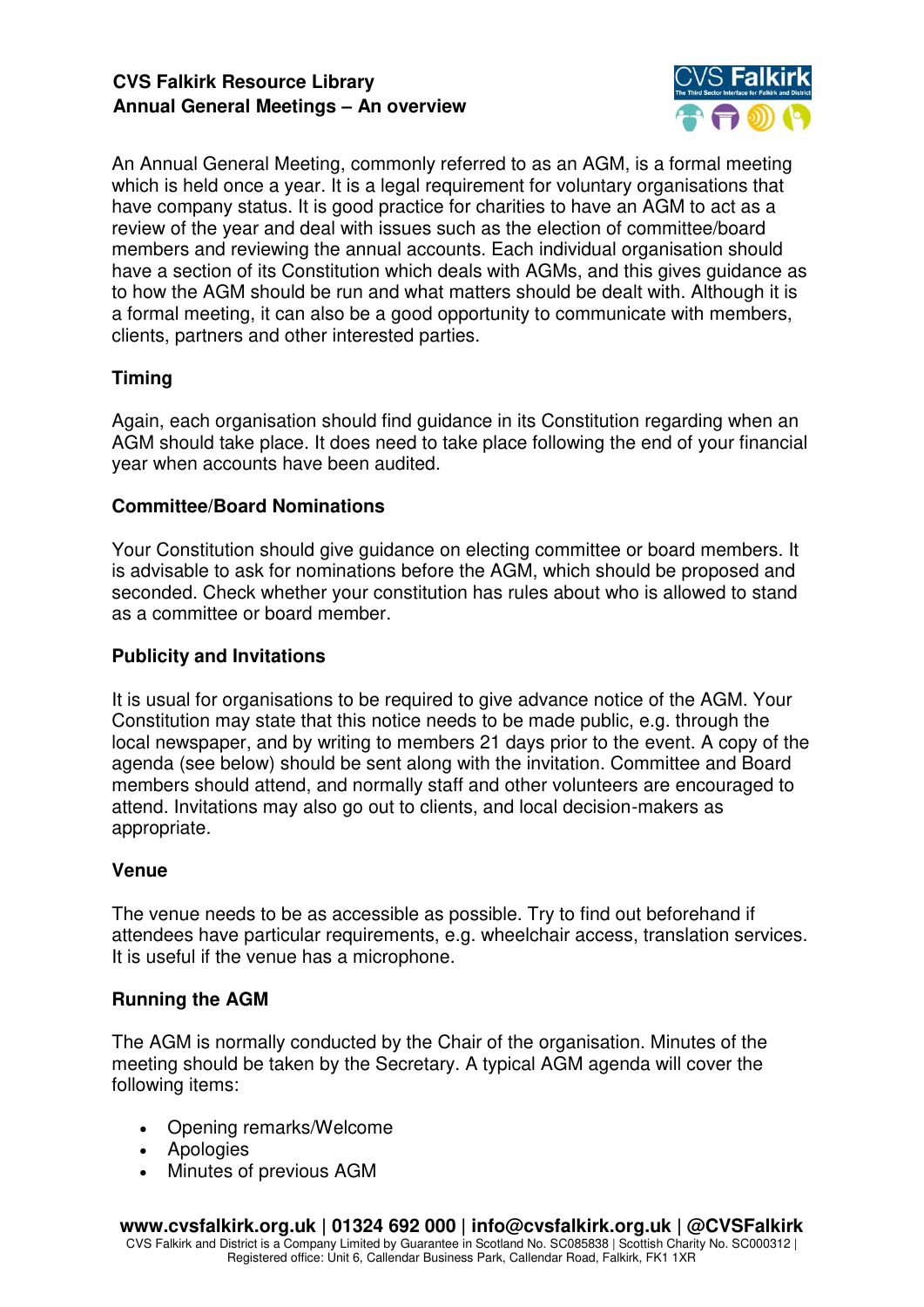

- Matters arising from the Minutes
- Presentation of Annual Report (Chair/Secretary)
- Adoption of Annual Report
- Presentation of Accounts (Treasurer)
- Adoption of Accounts
- Appointment of Auditors/Independent Examiner
- Election of Management Committee/Office Bearers
- Motions to be put to the AGM
- Any Other Competent Business
- Closing remarks

More details on each of these headings are available below.

### **Apologies**

Apologies from individuals who have been unable to attend are read out and recorded.

#### **Minutes / Matters Arising**

It is usual to place copies of the minutes, the annual accounts and any other papers, on the seats of those attending, if it has not been possible to send them out beforehand. Matters arising from the minutes should be taken in the order they appear. In some cases the Chair may ask that matters arising be dealt with during the course of the meeting. The minutes of the previous AGM should be formally adopted by a proposer and a seconder, whose names should be recorded.

#### **Presentation of Annual Report**

The annual report can be presented by the Chair or the Manager/ Coordinator. The Chair doesn't usually read the whole annual report but provides a summary of the main information in the report, perhaps highlighting the key successes and achievements and providing some information on future plan. They usually include thanks to for example funders, staff and volunteers.

Charities have to provide specific information in their annual reports and OSCR provides guidance on this required content.

#### **Presentation of Accounts**

The accounts are presented by the Treasurer. It is usual for copies of the accounts to be given to those attending. The Treasurer will highlight some of the figures in the accounts, explaining any that need explanation, and give a general overview of the financial position of the organisation. It is usual for them to thank the auditor/independent examiner if appropriate.

#### **Auditor or Independent Examiner?**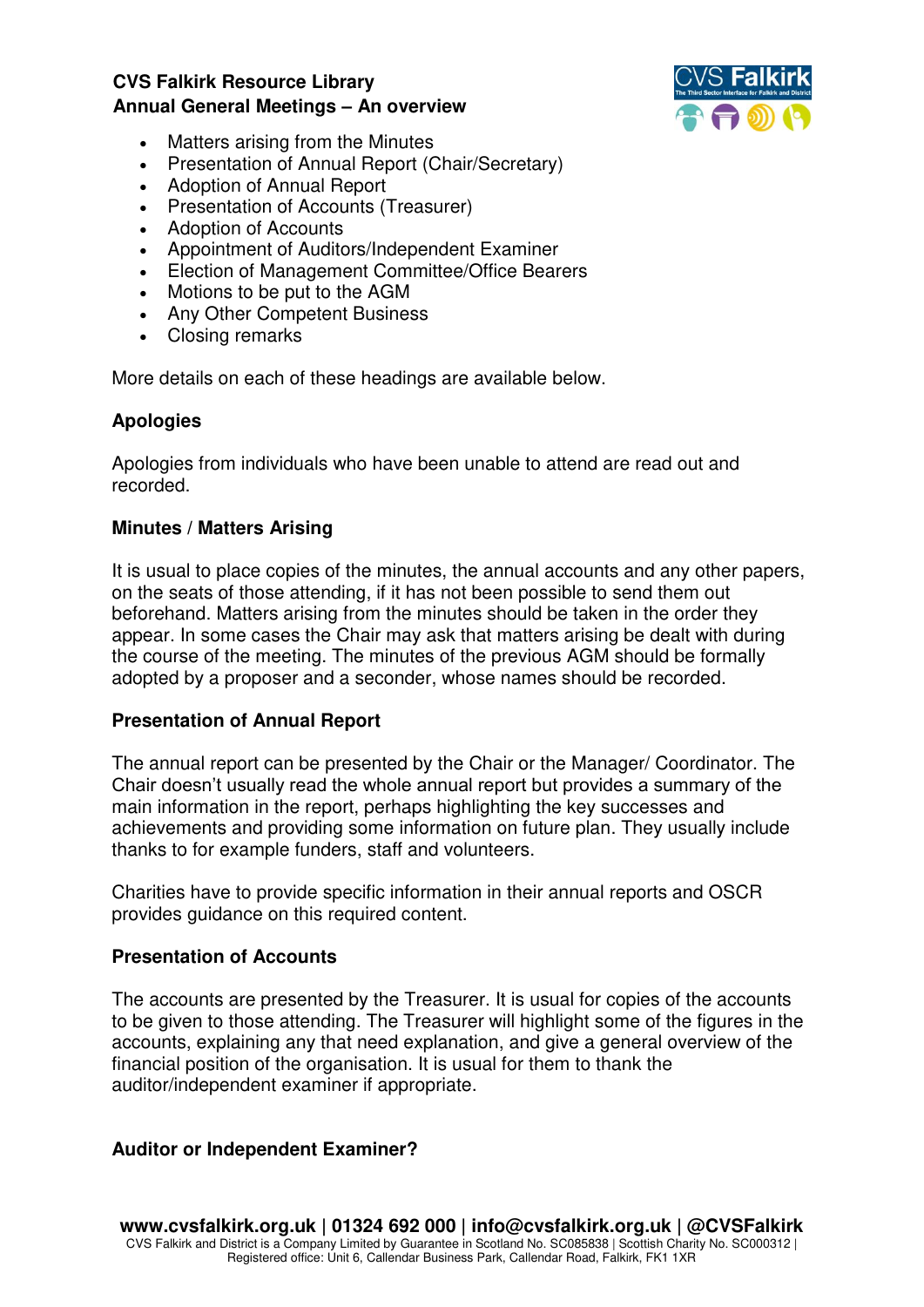

An audit by a registered auditor is required:

- If the organisation's gross income, or expenditure in the current or preceding two years is in excess of £500,000 (this applies both to Charities with Company status and to Unincorporated Charities – that is Charities that don't have any other legal form apart from Charitable Status)
- If there is a requirement in the organisation's governing document
- If the voluntary management committee choose to appoint one

If none of these requirements apply, the organisation may only need to have its accounts examined independently. This does not have to be carried out by a registered auditor and is not usually as expensive.

However, Charity Law in Scotland now has certain requirements regarding who is eligible to act as an independent examiner, depending on whether your organisation's accounts are kept in the Receipts and Payments format or are fully accrued. For more details, please consult OSCR's guidance booklet on Independent Examination.

If there is a requirement for a full audit, the audit must be undertaken by a registered auditor i.e. someone who is a member of a professional organisation that registers auditors. If your organisation is a constituted community group that does not have Charitable or Company Status, then an independent examination should meet your requirements. In this case, an independent examiner can be any independent person who the committee believe has the ability and experience to examine the accounts such as a banker, business person, or accountant. It should not be carried out by a member of the committee or a related family member.

## **Appointment of Auditors/Independent Examiner**

If an organisation is happy with the performance of its auditors/independent examiner it is usual to move for adoption of the existing auditors/independent examiners. If for some reason there is to be a change of auditor, this can be arranged by the committee during the coming year.

#### **Election of Management Committee/Office Bearers**

The constitution will provide guidance on the election of committee or Board members, including the length of time they should serve. Each individual wishing to stand needs to have a proposer and a seconder.

#### **Voting Procedure**

Check your constitution to find out who is eligible to vote at the AGM. If the constitution does not provide clear guidance on what to do in the event of a tie, then it is usual practice for the Chair of the organisation to have a casting vote. The existing committee need to be clear about voting procedures as laid out by the constitution before attending the AGM.